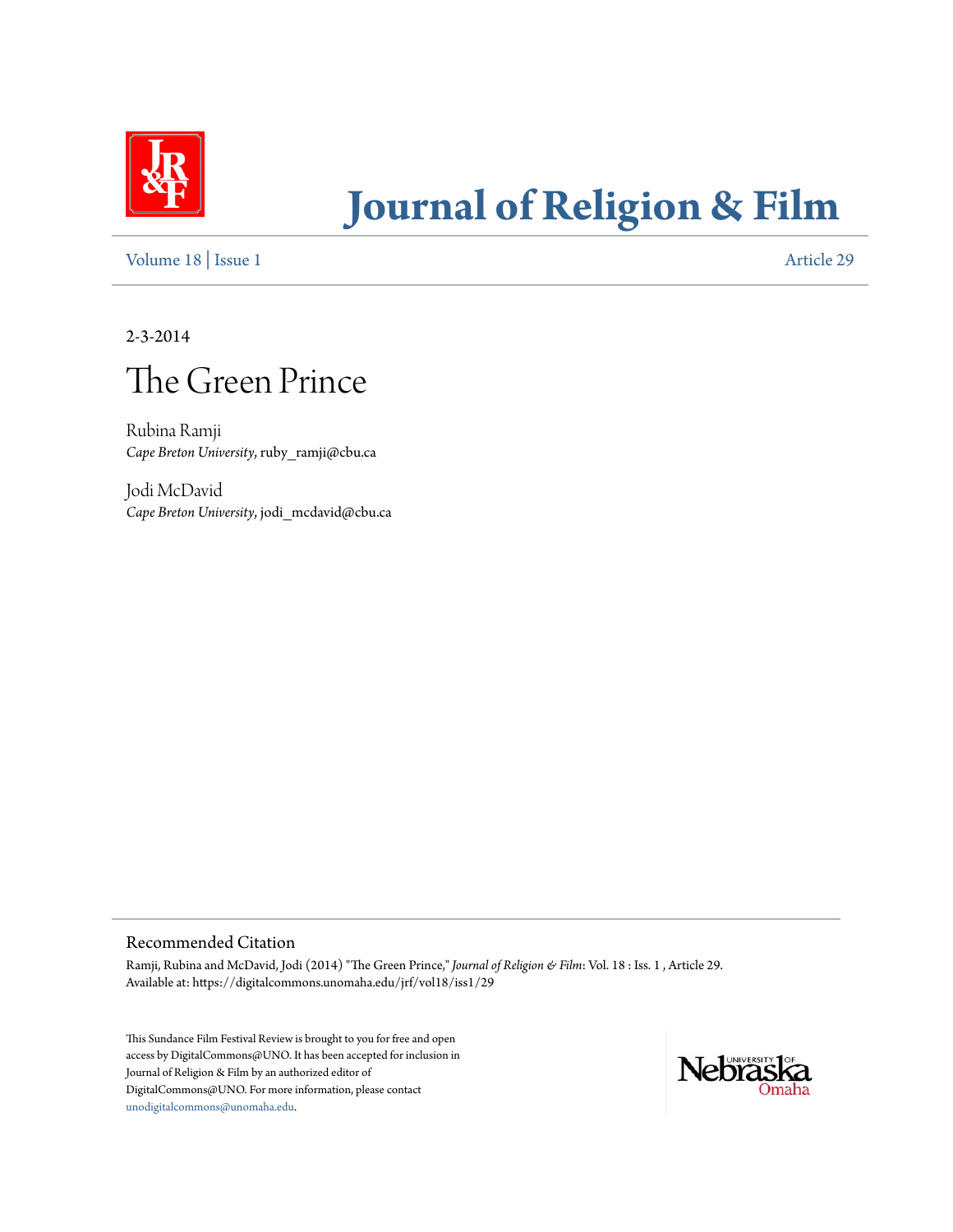## The Green Prince

#### **Abstract**

This is a film review of *The Green Prince* (2013), directed by Nadav Schirman.

#### **Author Notes**

Rubina (Ruby) Ramji is an Associate Professor in the Department of Philosophy and Religious Studies at Cape Breton University. After serving as a Chair of the Religion, Film and Visual Culture Group for the American Academy of Religion and then the steering committee, Rubina continues to serve on the Executive Committee for the Canadian Society for the Study of Religion as President and is the Film Editor of the Journal of Religion and Film. Her research activities focus on the areas of religion, media and identity, religion in Canada, and religion and immigration. Jodi McDavid is an instructor in Folklore and Gender & Women's Studies at Cape Breton University. She earned her BA at St. Thomas University (New Brunswick) and her MA and PhD from Memorial University of Newfoundland. Her PhD dissertation was on anticlericalism in folk and popular culture. Her current research interests include vernacular religion, the folklore and folklife of children and adolescents, and gender and women's studies.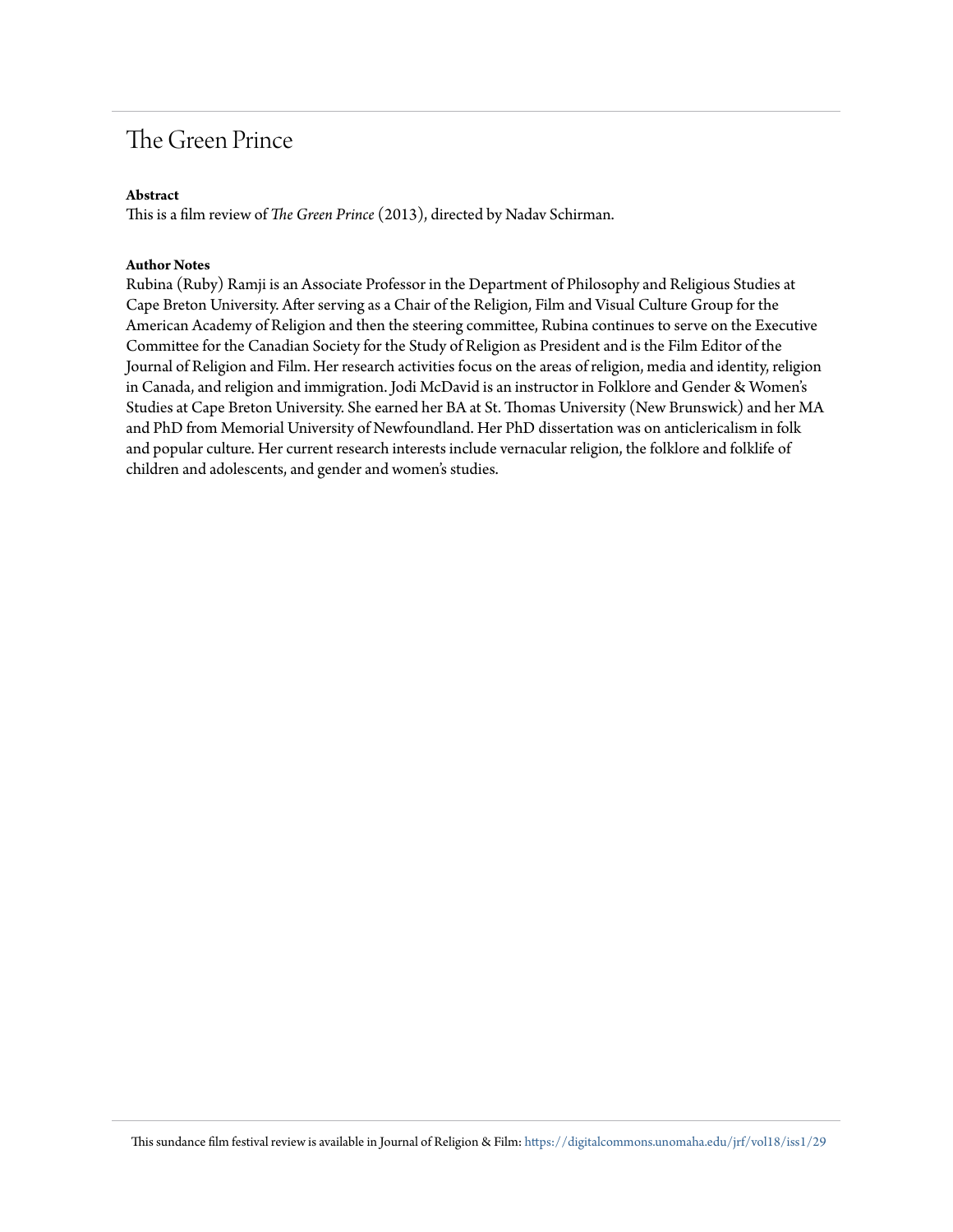### *The Green Prince*  (2013) Directed by Nadav Schirman World Documentary **Audience Award: World Cinema: Documentary**



The political and religious struggle between Israel and Palestine takes on a new vantage point when a member of the Shin Bet (Israeli secret

1

service) turns a seventeen year old Palestinian youth into an Israeli spy. *The Green Prince* is a documentary that provides the viewpoints of the Israeli handler, Gonen, and the young Palestinian whose father is a leader in Hamas, Mosab Yousef, and how their relationship evolves over time.

Although religious ideology plays a large part for Hamas in Palestine, Mosab is not angry at Israel for its Jewish roots, but for constantly arresting his father during his childhood. Mosab eventually buys a gun, and is caught by the Israeli secret service. Gonen convinces Mosab that Hamas is a corrupt organization and must be stopped. Mosab is tortured, sent to jail and eventually led to believe that his course in life is to help the Israelis. Mosab develops his own sense of morality to explain how he betrays his father, a deeply religious man who believes in the right of Palestinian independence.